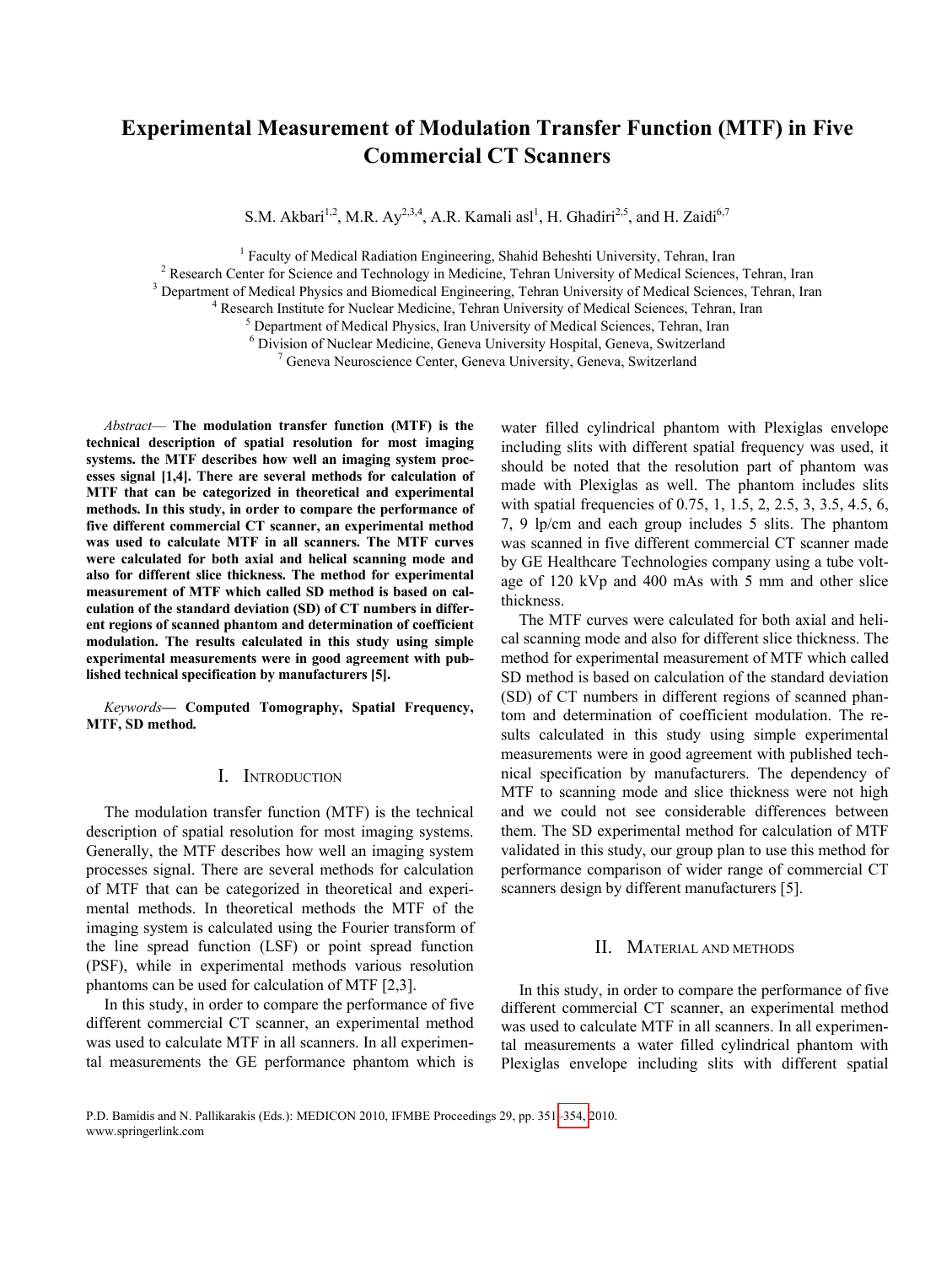





Fig. 1 (a) GE performance phantom. (b) The CT image of GE performance phantom containing 11 different spatial frequencies with three ROI regions A, B, C. (c) The ROIs for all spatial frequencies

352 S.M. Akbari et al.

frequency was used, it should be noted that the resolution part of phantom was made with Plexiglas as well, The phantom in this study called GE performance phantom. The phantom includes slits with spatial frequencies of 0.75, 1, 1.5, 2, 2.5, 3, 3.5, 4.5, 6, 7, 9 lp/cm and each group includes 5 slits (Figure 1.a). The phantom was scanned in five different commercial CT scanner made by GE Healthcare Technologies company listed in table 1 using a tube voltage of 120 kVp and 400 mAs with 5 mm and other slice thickness. The MTF curves were calculated for both axial and helical scanning mode and also for different slice thickness.

The method for experimental measurement of MTF which called SD method is based on calculation of the standard deviation (SD) of CT numbers in different regions of scanned phantom and determination of coefficient modulation. Three region of interest (ROI) were selected for each specific spatial frequency. First ROI was selected as it includes all slits of that spatial frequency  $(ROI<sub>A</sub>)$ , second ROI with the same dimension lied in a region which includes Plexiglas  $(ROI<sub>B</sub>)$  and third ROI was determined by the same dimension in background region  $(ROI<sub>C</sub>)$  (Figure 1.b). Then the contrast scale between ROI's in Plexiglas regions and background material was calculated, which is difference between average CT numbers in two regions. In next step, the SD of CT numbers in  $ROI_A$  and also the average SD for  $ROI<sub>B</sub>$  and  $ROI<sub>C</sub>$  which named  $ROI<sub>Ave</sub>$  were calculated. By using these values, the coefficient modulation based on Eq. (1) was calculated and the then the MTF value for related spatial frequency can be calculated by replacing contrast scale and coefficient modulation values in Eq. (2). Thereafter, the MTF curve plotted by calculating the MTF value in different spatial frequencies using SD method.

$$
Modulation = \sqrt{SD_A^2 - SD_{Ave}^2}
$$
 (1)

$$
MTF = 2.2 \times (Modulation / Contrast Scale)
$$
 (2)

## III. CONCLUSIONS

Different commercial CT scanners (Table 1.) used in this study for calculate MTF curve by this method. MTF curve in different scan mode and slice thickness calculated.

| г |  |
|---|--|
|   |  |

| Scanner Number  | Scanner Model      | Number of Slices |
|-----------------|--------------------|------------------|
| CT1             | HiSpeed LX/i       | Single slice     |
| CT <sub>2</sub> | <b>BrightSpeed</b> | Four slice       |
| CT <sub>3</sub> | HiSpeed FX/i       | Single slice     |
| CT <sub>4</sub> | $CT/e$ Plus        | Dual slice       |
| CT 5            | HiSpeed NX/i       | Dual slice       |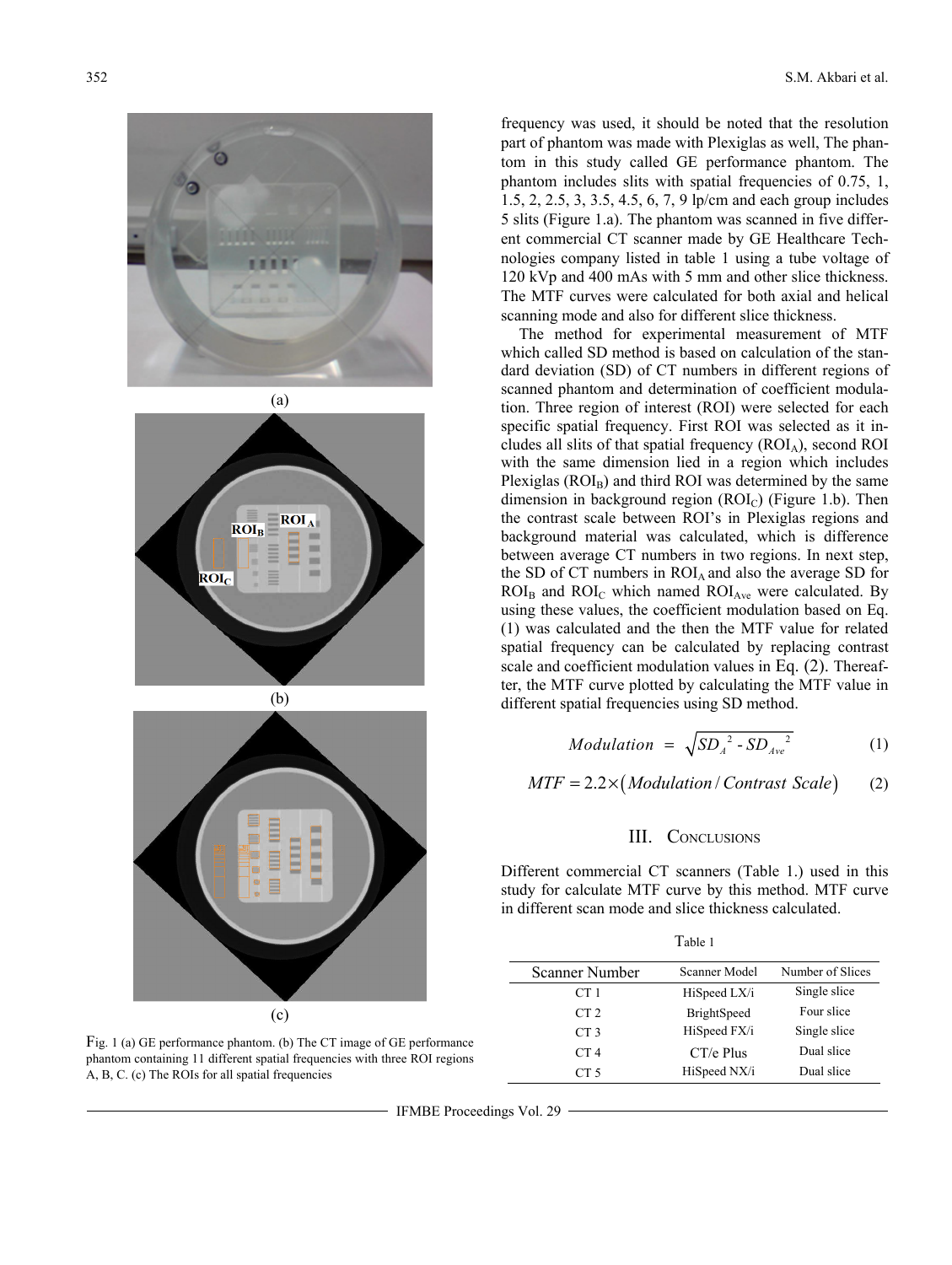

Fig. 2 (a) MTF curves in axial mode and 10 mm slice thickness for different CT scanners. (b) MTF curves in helical mode and 10 mm slice thickness for different CT scanners

Figure 2 shows the calculated MTF curves for different CT scanners in both axial and helical scanning mode in 10 mm slice thickness and Figure 3 shows the calculated MTF curves for different CT scanners in both axial and helical scanning mode in 5 mm slice thickness. Figure 4 shows the calculated MTF for CT4 (CT/e Plus) for different slice thickness and also different scanning mode.

The results shows better performance of GE BrightSpeed CT scanner (CT 2) in comparison to other scanner, as it was expected due to newer design of this scanner. The results calculated in this study using simple experimental measurements were in good agreement with published technical



(b)

Fig. 3 (a) MTF curves in axial mode and 5 mm slice thickness for different CT scanners. (b) MTF curves in helical mode and 5 mm slice thickness for different CT scanners

specification by manufacturers. The dependency of MTF to scanning mode in slice thickness of 10 mm was not high for different CT scanners and we could not see considerable differences between them but in slice thickness of 5 mm the difference between the calculated MTF curves dominant. Figure.4 shows the dependency of MTF to scanning mode and slice thickness were not high and we could not see considerable differences between them. The SD experimental method for calculation of MTF validated in this study, our group plan to use this method for performance comparison of wider range of commercial CT scanners design by different manufacturers.